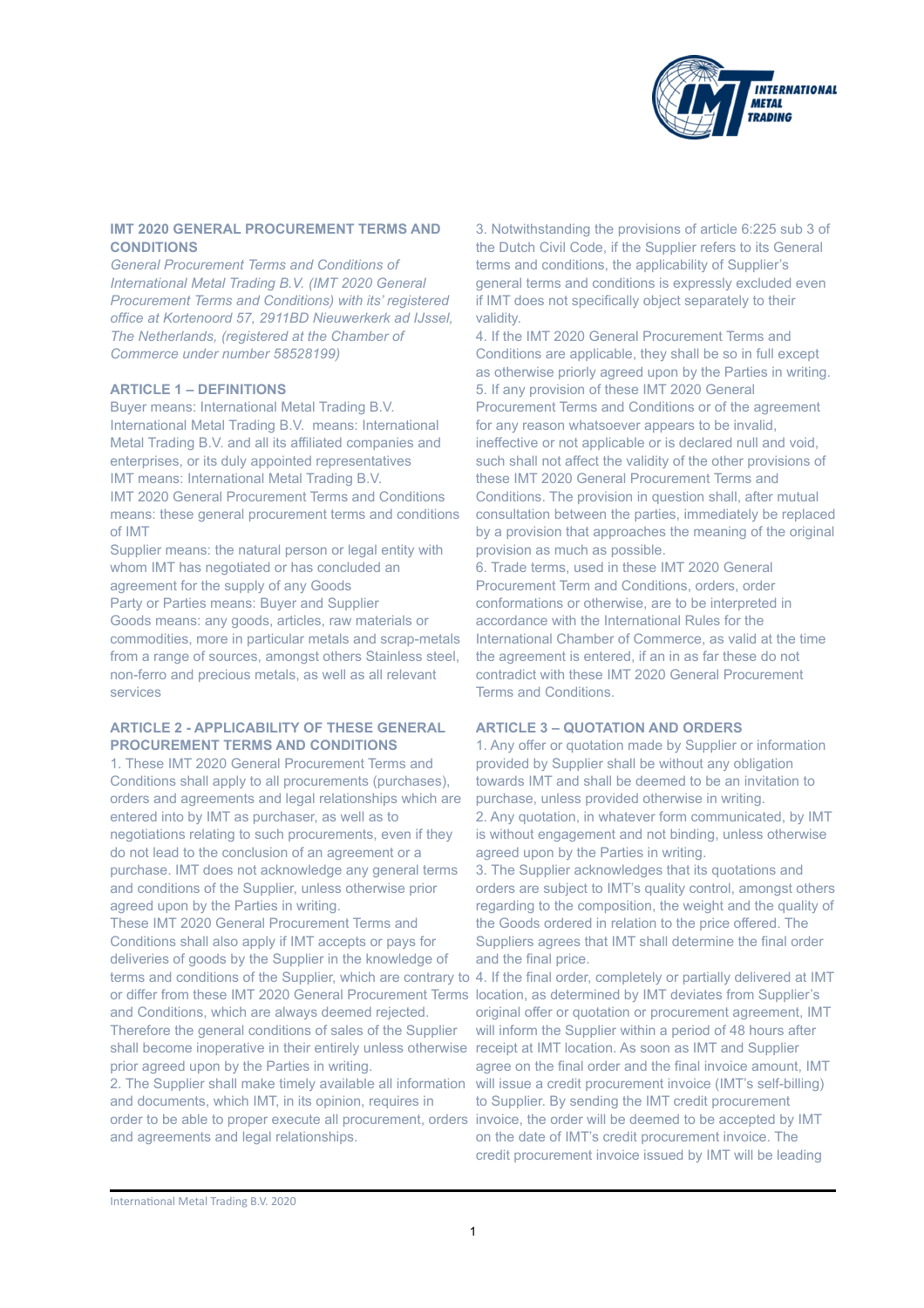regarding Supplier's quotation and order. The Supplier acknowledges that its invoice, if any sent in that respect, is not accepted as invoice by IMT.

5. In the event of IMT placing a (purchase) order in conformity with the offer or quotation submitted by the Supplier, the relevant agreement will be deemed to have been concluded on the date of IMT's credit procurement invoice (IMT self-billing).

6. If an order is placed by IMT without a preceding offer or quotation, the agreement will be deemed to be effected if Supplier accepts IMT's final order followed by IMT's subsequent credit procurement invoice mentioning at the price. The agreement will be deemed to have been concluded on the date of IMT's credit procurement invoice (IMT self-billing). The records in IMT's administration relating to the order shall be taken as evidence. 7. Verbal agreements prior to or upon conclusion of the agreement shall only be valid when confirmed in writing by IMT within 10 business days after the date on which the verbal agreement was concluded. The records in IMT's administration relating to the verbal agreement shall immediately prior to the delivery. be taken as evidence.

#### **ARTICLE 4 – ORIGIN OF GOODS**

1. Supplier shall specify the country of origin of the Goods pursuant to the provisions of the Community Customs Code (CC) [European Customs Code] in commercial documents and shall at IMT's request provide a certificate of origin concerning the origin of the Goods. 2. The goods shall fulfil the origin requirements of the bilateral or multilateral preferential agreements or the unilateral origin requirements of the Generalised System of Preferences for beneficiary countries (GSP) if the deliveries are made within the scope of such transactions.

## **ARTICLE 5 – QUALITY CONTROL**

1. Without prejudice to the specification(s) mentioned in the order or the agreement, the Goods to be delivered shall be of good quality and shall meet normal requirements as to reliability and use of right materials. 2. Supplier shall carry out its own quality assurance, which is appropriate in nature and scope and corresponds to state-of-the-art technology in analysis determination and radioactivity control and shall provide IMT with proof of this upon request. IMT shall have the right to request the notification of the results of such verification in writing at any time and without additional costs.

3. Supplier shall ensure that the delivery items can be traced exactly through batches.

4. If minimum and/or maximum values of parameters are specified in an order or agreement these values may not be exceeded or fall short of the minimum values in any area of the delivered Goods. This shall be assured and documented by suitable test and measurement procedures.

5. Supplier shall – in case of purchase with a different parity than delivered at IMT's yard in Nieuwerkerk aan den IJssel and for the duration of the offer and the order allow the presence of IMT' representative or IMT' delegate in his facilities. This representative or delegate may perform quality assurance.

6. Supplier accepts - for the duration of the offer- that IMT or IMT's representatives or IMT's delegates shall perform all relevant final quality assurance at IMT's facilities. The records in IMT's administration relating to the quality assurance relating to the offer and the order shall be taken as evidence.

7. Supplier ensures IMT that all documents necessary for quality assurance are at the disposal of IMT or IMT's representatives or IMT's delegates.

### **ARTICLE 6 - INSPECTION**

1. Any delivery based upon orders and agreements and legal relationships which are entered into by IMT as purchaser, that are based on these IMT General Procurement Terms and Conditions are – to the extent deemed necessary by IMT – subject to inspection and quality control by IMT.

2. Supplier shall conduct all necessary preliminary inspections, tests of the Goods to be delivered and check the deliveries for any irregularity to the agreement

3. In case of inspection at Supplier's facilities by IMT such inspection is deemed to be a preliminary inspection and test of the Goods to be delivered.

4. The final inspection shall always be performed by or on behalf of IMT at IMT's facility after receipt of the Goods, within a reasonable period for any defects in quality or deviations in quantity to the extent that is reasonably and technically possible for IMT. IMT shall notify the Supplier of defects in the delivery of Goods immediately verbally or in writing as soon as they are determined according to conditions in the normal course of business but at the latest within 5 business days after receipt of the delivery at IMT facility. We shall give notice of hidden defects for Goods other than scrap immediately but at the latest within 45 days of their detection. If the quotations or orders or agreements do not indicate where the inspection will take place, the inspection is deemed to take place at IMT's facilities.

5. Title to the Goods to be supplied shall pass to IMT: after delivery of the Goods at the agreed place and at the date that IMT's credit procurement invoice has been sent to the Supplier. In case of rejection of Supplier's Goods, Supplier shall take back the rejected Goods and shall replace them by new Goods if required by IMT. When rejected Goods are returned to Supplier, this will happen at Supplier's expense and risk. Rejection by IMT will only be accepted by Supplier if IMT informs Supplier accordingly within 5 business days after receipt of the Goods at IMT's facilities.

6. Values determined by IMT during the incoming Goods' inspection shall be decisive for numbers of items, weights, composition, quality and dimensions unless otherwise proved.

# **ARTICLE 7 - DELIVERY AND DELIVERY TIME**

1. All deliveries shall be in conformity with the shipping instructions attached to the order or agreement accepted / entered into by IMT as purchaser, at the place and time mentioned in the order or agreement, unless expressly agreed otherwise in writing.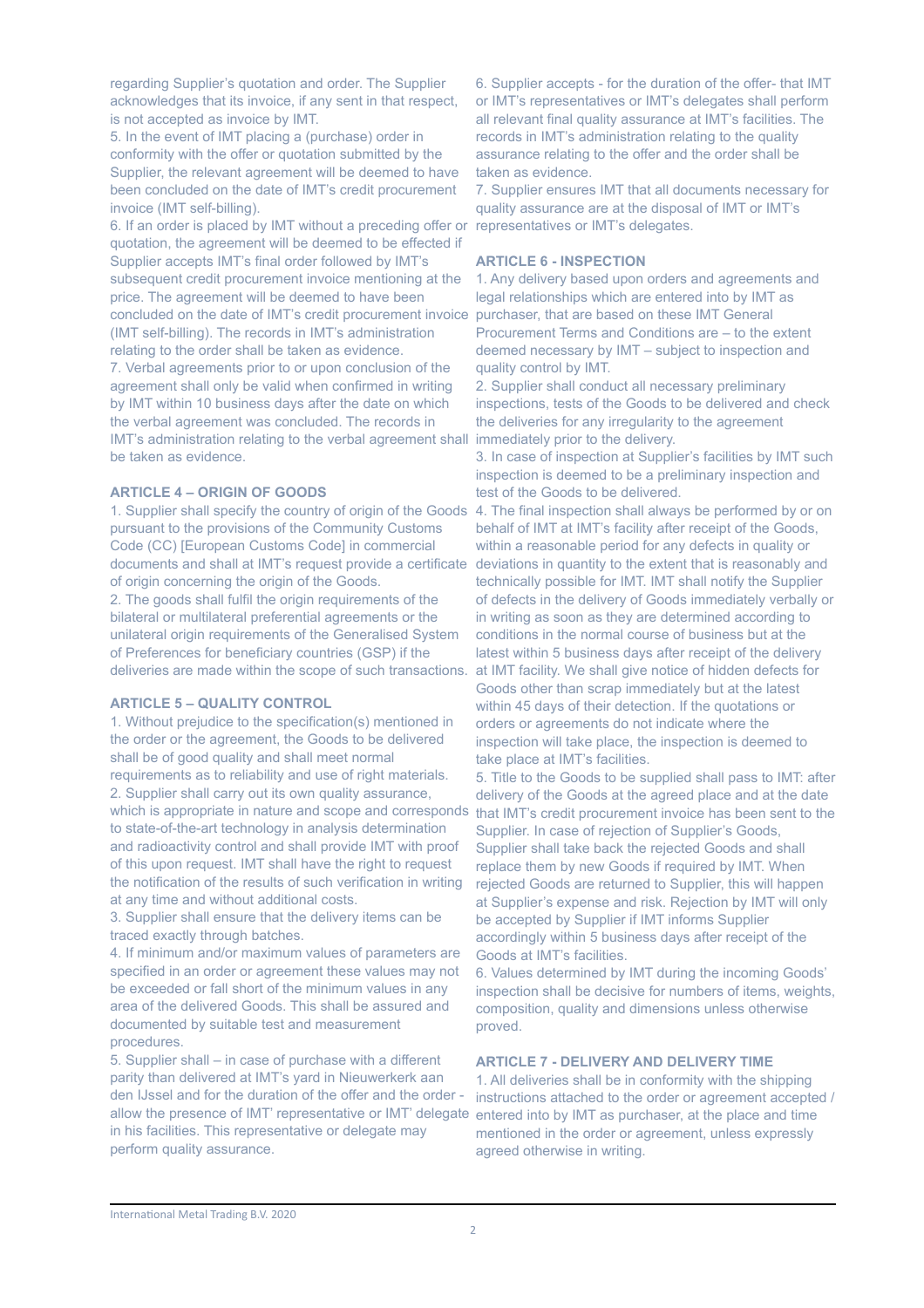2. The order date, contact partner and purchase order reference number (purchase order number) must be indicated on all shipping documents (delivery note, consignment notes etc.), all invoices and all correspondence with IMT.

3. Agreed dates and periods are binding. Compliance with a delivery date or delivery period shall be determined by receipt of the Goods at IMT's facilities. If delivery FOB (Free on Board), CIP to Rotterdam (Carriage and Insurance Paid to Rotterdam) / CIF to Rotterdam (Cost, Insurance and Freight Rotterdam), Freight Free IMT facility is not agreed upon in advance, the Supplier shall make the Goods available in due time, taking account of the time for loading and dispatch to be agreed with the freight forwarder. Where a calendar week is agreed as delivery date, the last date shall be Friday of that week. In the absence of an express agreement, the Goods shall be delivered to IMT's facilities or place of business. 4. Expiry of a time for delivery constitutes on itself an event of default. If the Supplier anticipates difficulties regarding compliance with the delivery date or similar circumstances which could prevent the Supplier from supplying on schedule or supplying in the agreed quality, the Supplier shall notify IMT immediately in writing. 5. Unconditional acceptance of a late delivery of Goods shall not constitute a waiver of claims for compensation, to which IMT is entitled due to the late delivery. This shall also apply after payment of the remuneration due from IMT for the delivery in question has been made in full. 6. IMT shall only accept delivery of the quantities or numbers of items IMT ordered. Excess deliveries or short deliveries shall only be admissible if previously agreed by IMT in writing or if they are reasonable for IMT.

7. Goods shall be packed and/or properly stowed to ensure that transport damages or transport losses are prevented. The use of packaging materials shall be limited facility, the Supplier shall be liable for all consequential to the extent required for that purpose. Reuse systems are to be preferred.

8. The Supplier shall provide any freight forwarders engaged with shipping documents to be handed over at the place of destination, which indicate the quality of the Goods, supplied, the quantity and number on the order confirmation. Where different types are supplied, a loading list must be enclosed. If one or several of these details are omitted, IMT shall not assume any liability for any reduction in valuation and billing arising therefrom. 9. The combination of different types of Goods shall only be permitted on the basis of a specific written quotation, order, agreement or legal relationships that is accepted / entered into by IMT as purchaser.

Sorting costs incurred as a result of non-agreement by IMT to accept in one delivery different types of Goods shall be borne by the Supplier.

10. The Supplier shall bear the risk of accidental loss (passing of risk), unless otherwise agreed, until acceptance of the Goods by IMT or IMT's representative at the place where the Goods are to be delivered according to the order.

11. Supplier will at the request of IMT without additional charge act as forwarding agent for IMT. In acting as such agent Supplier will use his best efforts to cause the Goods items and services in question. to be transported in the most economical manner

compatible with IMT' delivery requirements. If directions for shipment are given by IMT in time, Supplier will ship the Goods by such carriers as indicated by IMT.

#### **ARTICLE 8 – RADIOACTIVITY, HAZARDOUS MATERIALS, ARMS AND DANGER OF EXPLOSION, HOLLOW BODIES**

1**.** Supplier guarantees IMT that all Goods supplied by it are:

- free from substances, which have been exposed to radiation, and/or are by itself radioactive;
- free from hazardous materials such as:
	- o reactive (oxidizing), flammable, irritant, corrosive, toxic, infectious, carcinogenic, mutagenic toxic to reproduction, eco-toxic, properties of toxic gasses release when getting in contact with water, air or acid.
	- o including any free or mixed hazardous waste such as Polychlorinated Biphenyls (PCNB's), Mercury, Asbestos.
- arms parts containing or suspected of explosive material;
- closed hollow bodies.

2. Supplier furthermore warrants IMT that all Goods supplied have been checked for radioactivity using measuring devices, which conform with state-of-the-art technology. The Supplier supplies exclusively Goods where there were no indications, within the scope of the measuring accuracy of the measuring equipment, of ionising radiation above naturally occurring background radiation. The limits of the strictest legal regulations resp. directives (inter alia Directive 96/29 EURATOM) valid in the Netherlands must be complied with.

3. If radioactively contaminated material resp. other defects pursuant to paragraph 1 above occurs at IMT damages such as in particular lost profit, contractual penalties and penalties imposed by the authorities. The Supplier shall also be liable for consequential damages due to production stoppages and/or plant closure, personal injuries and their consequential costs as well as the costs for sorting by qualified third parties and disposing of the contaminated material.

## **ARTICLE 9 – WARRANTY**

1**.** Supplier guarantees and warrants that all deliveries of Goods are free of third-party property rights and in particular that the delivery and use of the delivery items does not infringe patents, licences or other third-party property rights.

2. Supplier shall indemnify IMT and IMT's customers against third-party claims from any infringement of property rights and shall also bear all costs incurred by IMT in this connection.

3. Supplier guarantees and warrants that IMT can use and/or resell the delivered Goods without any limitation in view of retention of title or other encumbrances, in the ordinary course of business.

4. IMT We shall have the right, at the Supplier's expense, to obtain approval from the beneficiary to use the delivery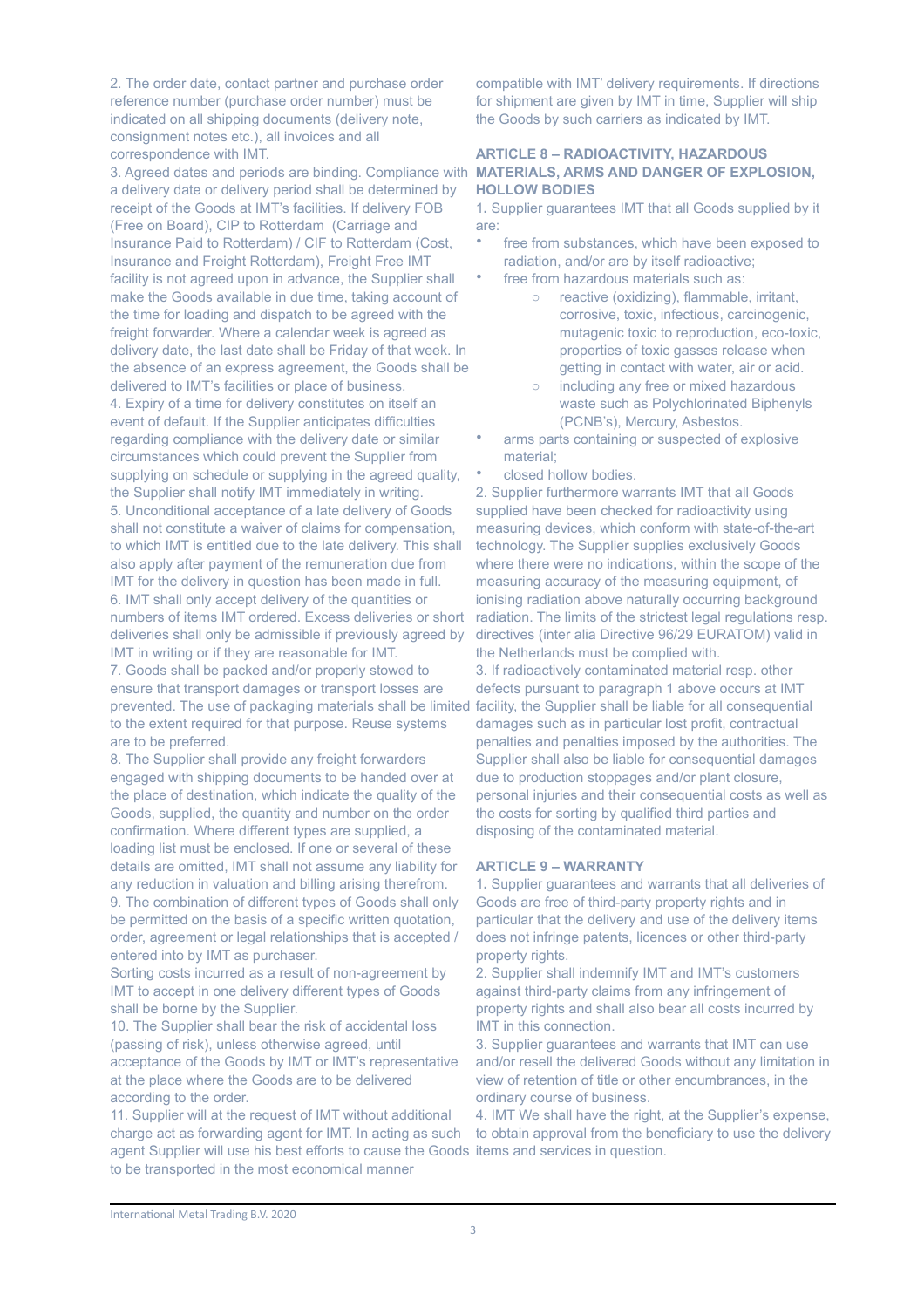5. Supplier warrants IMT that Supplier shall conduct / has conducted all necessary inspections, tests and checks of the Goods and supplies, which are appropriate in nature and scope and corresponds to state-of-the-art technology and inspects, tests and checks the Goods and supplies before delivery for any irregularities to the order or the agreement accepted / entered into by IMT as purchaser. The Supplier shall provide IMT with proof of this upon request.

6. IMT shall have the right to request the Supplier to submit certificates of origin and inspection with respect to the Goods shall conduct / has conducted all necessary inspections and tests of the Goods and supplies and checks the Goods and supplies before delivery for any irregularities to the agreement.

7. Supplier warrants that each of the Goods furnished will meet the requirements as specified in the order; Supplier, at his own expense, after written notice, shall replace any of the Goods supplied that does not meet the requirements as specified in the order. IMT, at Supplier's expense, will return the defective Goods to Supplier's plant or if such return may not be feasible to such other shall make each correction with reasonable dispatch and return the Goods to IMT at Supplier's costs. 8. In the event of defective partial deliveries of Goods, IMT shall also have the right, after unsuccessful supplementary performance, to rescind the order or agreement as a whole if interest in the delivery as a whole adequate amount against all risks arising from product ceases to exist due to the defective partial delivery (e.g. because the delivery cannot be used as a whole or is it more economical for IMT to order the Goods again as whole) and the defect is more than just negligible. 9. Supplier warrants that all deliveries of Goods comply with the relevant legal provisions and the regulations and guidelines of authorities, employers' liability insurance associations and trade associations. If deviations from these regulations are necessary in individual cases, the Supplier must obtain IMT's prior written consent. This consent shall not limit the Supplier's liability for defects. 10. Supplier warrants IMT that the Supplier has concluded a so-called EWSR agreement with IMT as purchaser. In this context EWSR means European Waste Shipment Regulation ("Europese Verordening Overbrenging van Afvalstoffen").

11. Supplier warrants IMT that all deliveries of Goods shall be accompanied by the required shipping instructions and documents, including Appendix 7 EWSR; accompanying information for shipments of waste as referred to in the EWSR regulations.

12. IMT shall inform Supplier in writing of any defects in a delivery of Goods within 5 days after detection. The warranty period shall be considered as expired if notification of a defect which is alleged to have occurred within the warranty period is not received by Supplier within 30 days after the date on which the warranty would normally have expired.

13. If Supplier, after written notice and within reasonable time, fails to meet his obligations and IMT remedies the defect(s) itself of has the defect(s) remedied, Supplier shall reimburse IMT its costs. Supplier's remaining warranty obligations will nevertheless remain in effect.

14. The warranty shall not be prejudiced by IMT' inspection and prior acceptance of the ordered Goods or items.

15. The Supplier shall indemnify IMT against damage claims if they should be asserted against IMT due to defects in delivery to third parties. In the event of defects of title, the Supplier shall furthermore indemnify IMT against third-party claims in this respect, including the customary costs of legal defence and our administrative costs. If the Supplier has manufactured its delivery or service according to documents provided by us or at our express instruction and could not have known that this would infringe third-party property rights, the foregoing obligation to indemnify shall not apply.

place as agreed upon between IMT and Supplier; Supplier appropriate in nature and scope and corresponds to state-16. If a claim is asserted against IMT for violation of official safety regulations or by reason of domestic or international product liability regulations or laws because of the defectiveness of Goods which is attributable to the Supplier's goods, IMT shall then have the right to request compensation for this damage from the Supplier if this was caused by the Goods delivered by the Supplier. The Supplier shall carry out quality assurance, which is of-the-art technology and shall provide us with proof of this upon request.

> The Supplier shall conclude a corresponding quality assurance agreement with IMT if we deem this necessary. The Supplier shall furthermore insure itself for an liability including the risk of recall and upon request submit the insurance policy to us for inspection.

### **ARTICLE 10 - LIABILITY**

1. Supplier shall be liable in an unlimited amount according to legal provisions, especially for its own negligent breach of duty and negligent breach of duty by its legal representatives or vicarious agents. 2. Supplier shall be liable for all direct damage inter alia as a consequence of delivery of defective Goods or defective materials and for indirect damage, amongst which consequential loss, loss of profits, lost savings and loss due to business interruption, including stagnation in the normal course of business in the undertaking of IMT, in anyway related to the sale and/or delivery of Goods.

3. Supplier shall indemnify IMT against all third-party claims because of product liability ensuing from a defect in Goods or products which have been delivered by IMT to a third party and which partly consisted of equipment or other materials delivered by Supplier.

4. IMT, IMT's executive and non-executive employees and other vicarious agents as well as sub-contractors, shall not be liable for claims, in particular not for claims by the Supplier for damages or

reimbursement of expenses, for whatever legal reason, and/or in the case of breach of duty from the obligation and tort. This exclusion of liability shall not apply:

in the case of IMT's intentional or grossly negligent breach of duty and intentional or grossly negligent breach of duty by legal representatives or vicarious agents;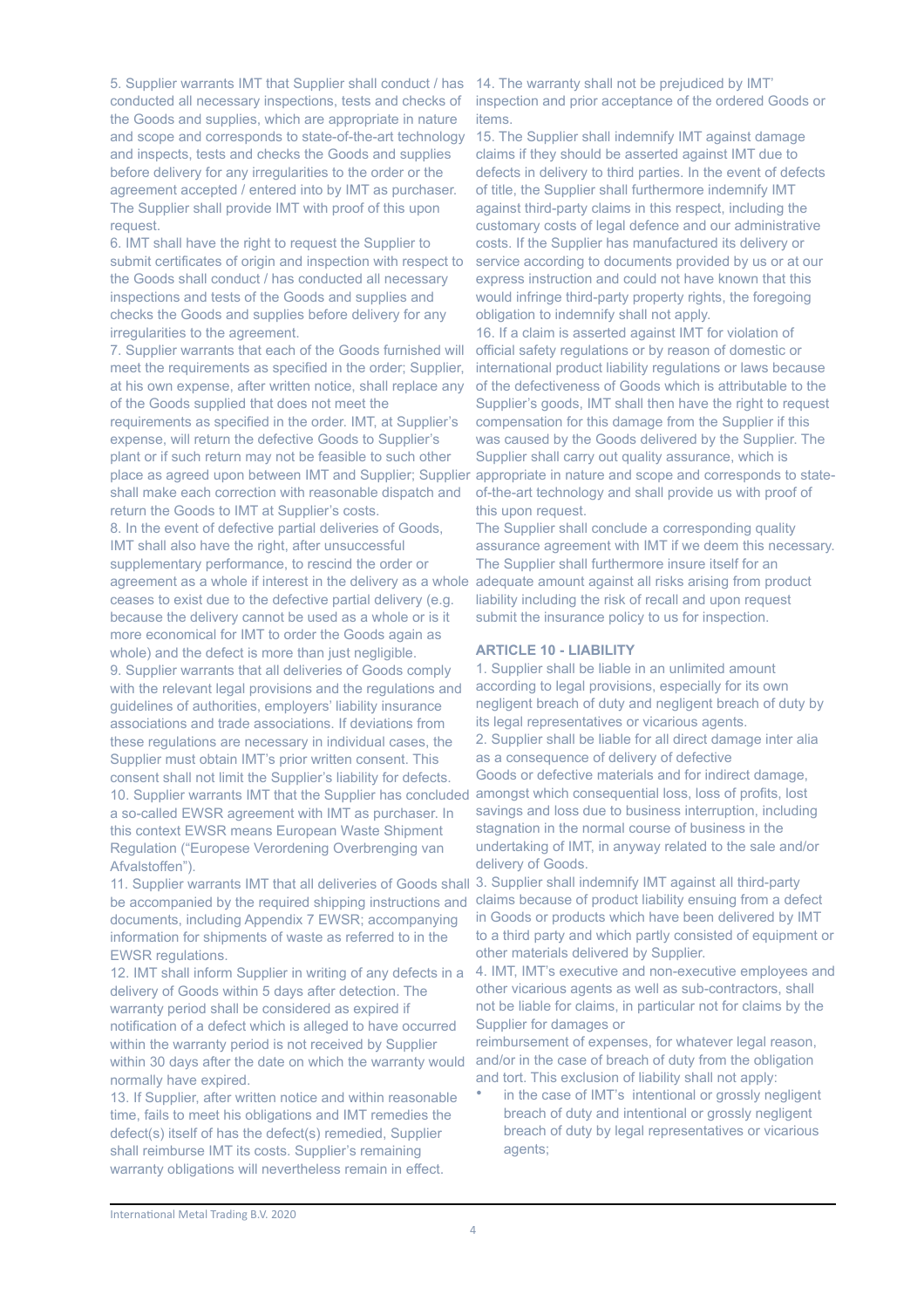- in the case of violation of material contractual obligations; material contractual obligations are obligations, the fulfilment of which determines the contract, and on which the Supplier may rely;
- in the event of injury to life, limb and health, also caused by legal representatives or vicarious agents.

5. If IMT or IMT's agents are responsible only for slight negligence and none of the cases specified in paragraph 4 above exist, IMT's liability shall be limited in amount, also in the case of violation of material contractual obligations, to typical and foreseeable damages at the time the contract was concluded.

6. Any further liability shall be excluded by IMT. 7. If Supplier is entitled to damage claims according to this article 10, these may only be asserted within a preclusion period of one year as of commencement of the statutory limitation period.

8. There is no connection between the reversal of the burden of proof and the foregoing provisions.

# **ARTICLE 11 – PRICE**

1. The price for each of the Goods ordered by IMT shall be as agreed upon between the Parties at the date the purchase order and is accepted in conformity with article 3.

2. Unless otherwise agreed upon in writing prices are delivered IMT yard or CIP to Rotterdam (Carriage and Insurance Paid to Rotterdam) / CIF to Rotterdam (Cost, Insurance and Freight Rotterdam), duty and tax paid (DDP pursuant to Incoterms 2010) including packaging. The turnover or value added tax is not included.

3. The agreed prices are fixed, and include any additional charges of any kind, such as all expenses on the shipping documents, transport-costs, customs formalities, unless otherwise prior agreed upon by the Parties in writing.

### **ARTICLE 12 - PAYMENT**

1. Unless otherwise agreed upon in writing, payment of the agreed price shall be made within 30 days after title to the Goods has passed or, if IMT's credit procurement invoice is issued later, within 30 days after issuing IMT's credit procurement invoice.

2. As mentioned in article 3 of these IMT 2020 General Procurement Terms and Conditions, IMT shall determine and issue the final credit procurement invoice (IMT's selfbilling) to Supplier. The Supplier acknowledges that its invoice, if any sent in that respect, is not accepted as invoice by IMT.

3.Payment shall be made in the currency mentioned in the order, the agreement entered into by IMT as purchaser.

4. IMT will not be required to provide additional security for the performance of his payment obligations, unless otherwise agreed upon.

5. Buyer and Supplier regularly purchase and sell Goods back and forth either directly or indirectly. Consequently, Buyer and Supplier may have mutual receivables and payables. Parties may decide, for practical and administrative reasons, to settle their mutual receivables

and payables which exist between them and which may exist between them in the future. The Parties shall inform each other priorly of each settlement of receivables and

payables in writing. In case of a settlement of receivables and payables Parties expressly do not invoke their right of suspension. The Parties explicitly declare and confirm that their mutual claims are always due and payable at the time of settlement or are deemed to be due and payable. 6. A written protest or written guarantee claim or written complaint shall suspend IMT's payment obligation(s), unless and to the extent the Parties agree otherwise in writing.

7. If IMT fails to perform his (payment) obligations in good time and the delay is not due to Supplier, Supplier may lay claim to extrajudicial collection costs / out of court debt collection costs provided Supplier's claim is made by registered mail within 30 days after the agreed ultimate day of payment. Those extrajudicial collection costs / out of court debt collection costs are calculated on the basis of the following scale: over the first  $\in$  2.500,00 10% =  $\in$ 250,00 with a minimum of €40,00. Over the next  $∈$ 2.500,00 5% = € 125,00. Over the next € 5,000,00 2.5% = € 125,00. Over the next € 190.000,00 0.50% = € 950,00. Over the next € 800,000,00 0.25% = €2,000,00. The extrajudicial collection costs / out of court debt collection costs shall never exceed an amount of € 3.450,00. If Supplier fails to claim timely in writing, Supplier may only lay a claim to an interest of 5% per annum (calculated pro rata) of the amount IMT fails to pay, with effect from the day Supplier's claim is made in writing by registered mail. 9. If this has been stipulated in the order and accepted by IMT, IMT shall make one or more advance payments on the order price or agreement price against a pro-forma invoice from supplier at date of actual delivery from suppliers location directly to IMT's location with a deduction of minimum 0,5% for interest or 5% per annum from date of pro-forma invoice and date of dispatch to 30 days after date of arrival at IMT's location including 2 days for weight and final quality determination. Supplier agrees to submit to IMT a written guarantee that the price shall be decreased proportionally. If the delivery period is exceeded owning to causes other than "force majeure" or default of IMT, IMT may claim, for the excess period, an interest of 5%, per annum over the advance payment made for the Goods that are delivered late. 10. In order to obtain payment of the contract price or the advance payment thereof, Supplier shall submit a number of invoices, that meet all legal requirements, as stipulated in the order and in the manner described therein. The number and the date of the order in question shall always be mentioned on the invoices.

#### **ARTICLE 13 - CANCELLATION**

1. IMT shall be entitled to cancel an order entirely or partially without declaring Supplier in default and without previous judicial interposition, if:

- Supplier, by a final judgement of the court has been declared bankrupt of if Supplier has been granted a moratorium or if Supplier is in similar circumstances or if Supplier winds up his business;
- by default of Supplier. Supplier shall be in default, without notice of default or judicial intervention, if Supplier fails to perform, or fails to perform on time, any obligation arising for Supplier out the agreement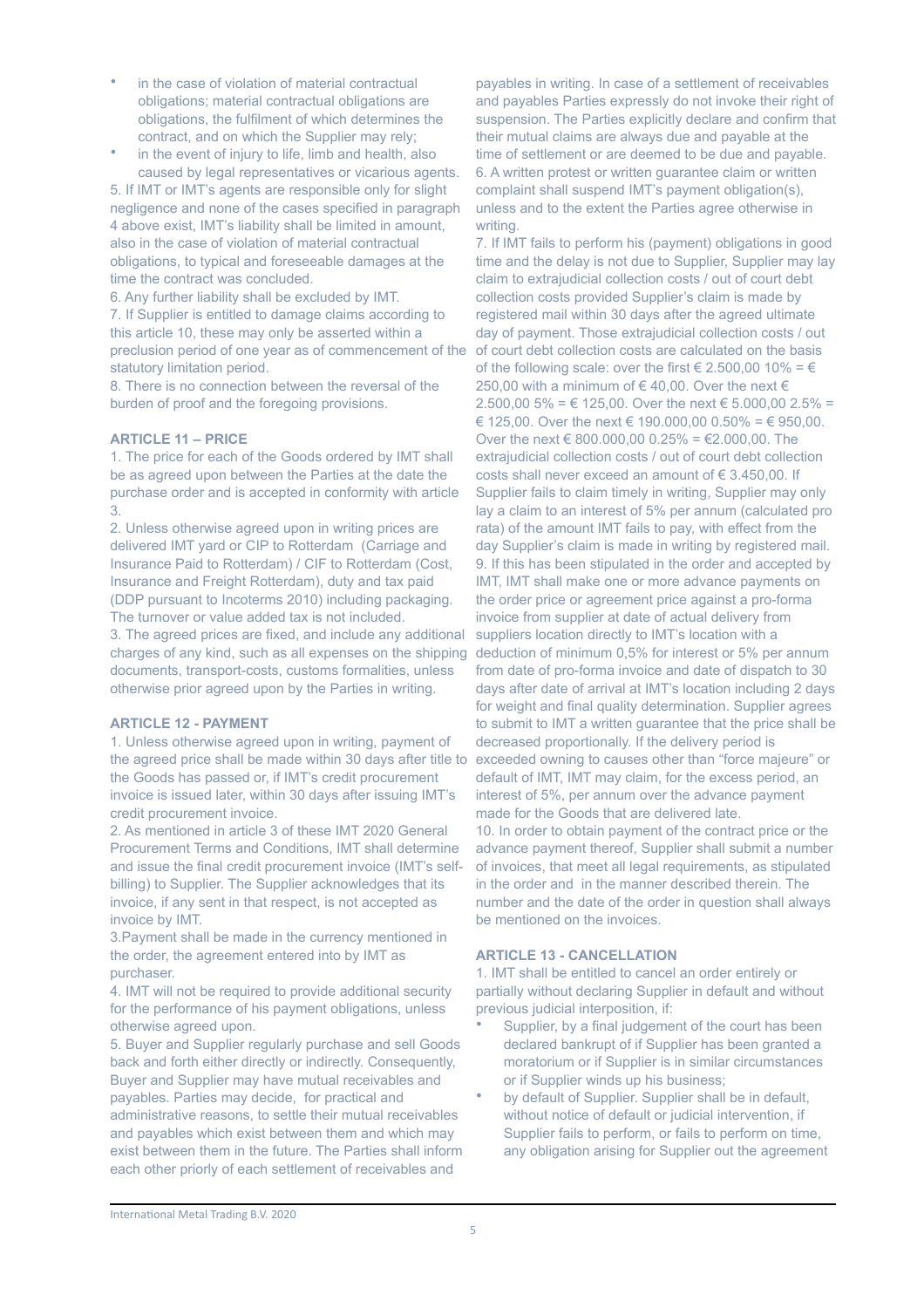between IMT and Supplier, which will always be the case if:

- o by default of Supplier the agreed time of delivery has been exceeded in such a manner that the interest of IMT is injured. which will always be the case if more than six months have passed since the conclusion of the period of delivery;
- o Supplier other than through default and through no fault on the part of IMT exceeds the time of delivery to such an extent that maintaining the order cannot reasonably be expected from IMT. In this case cancellation costs, limited to the actual costs up to that moment will be negotiated between Supplier and IMT.

2. Without being himself liable for damages by the cancellation as meant in paragraph 1a and 1b, IMT shall in case of paragraph 1b be entitled to compensation of the financial loss that may be caused by the cancellation. Maximum financial liability shall be limited to 10% of the total amount of the order.

3. In case of cancelation as meant in paragraph 1, Supplier shall have to refund the amount paid to him by IMT, or paid on behalf of IMT, that was not due, increased by 5% interest per annum from the day of payment; this refund shall be effected within a month after the date of the relevant notification.

4. IMT shall be entitled to have the execution of the order not started or suspended or to cancel the order for reasons other than indicated in paragraph 1 above. In these cases IMT shall have no other obligation than to compensate for the damage suffered by Supplier, including a reasonable profit. The amount of the damage shall be fixed by mutual agreement.

# **ARTICLE 14 – EXPORT AND USE**

1. By the execution and delivery of the order, each Party agrees to comply in all respects with all applicable laws and requirements of the Government of the other Party's Goods and in so far as they have been made known by a Party to the other Party in due time.

2. To the extent that the contractual objects are subject to an export license, Supplier shall be obliged to obtain such license. The costs, in any, for obtaining such a license shall be borne by Supplier. If, within the scope of international transactions a clearance certificate and or merchandise receipt is demanded, Supplier will inform IMT.

## **ARTICLE 15 – CHANGE OF CONDITIONS**

1. IMT is allowed to make changes in these IMT 2020 General Procurement Terms and Conditions. These changes take effect on the announced date of commencement. IMT will timely make available the changed general terms and conditions to Supplier. If no commencement is stated, the changes take effect towards enforcement thereof by IMT are waived by Supplier. the Supplier as soon as they are conveyed to him.

2. IMT and Supplier may deviate from these IMT 2020 General Procurement Terms and Conditions only by supplemental agreements in writing signed by IMT and Supplier.

## **ARTICLE 16 – NOTICES**

1. Any notice or communication pertaining to the order shall be deemed to have been duly given by a Party hereto if served upon the other or if sent to the other by registered mail. Until otherwise specified in writing the address of IMT for the purpose of any such notice or communication shall be:

> International Metal Trading B.V. Kortenoord 57 2911BD, Nieuwerkerk ad IJssel The Netherlands

2. The date upon which any such notice or communication is served, or the date upon which it is received by the addressee, shall be deemed to be the actual date of such notice, irrespective of any date appearing therein. 3. All notices, reports, data and communication pertaining to the order shall be in the English language.

### **ARTICLE 17 - DISPUTES**

1. Should differences of opinion arise between the Parties during the fulfilment of the order, the Parties shall endeavor to settle these differences of opinion in the spirit of mutual cooperation.

2. All disputes, which cannot be settled in friendly cooperation, arising out of all procurements, (purchase) orders and agreements and legal relationships which are entered into by IMT as purchaser, as well as to negotiations relating to such procurement, even if they do not lead to the conclusion of an agreement or a purchase, will be exclusively submitted to the judgment of the competent court in Rotterdam, the Netherlands (having absolute jurisdiction), with reservation of the right of appeal to the Court of Appeal or the Supreme Court.

### **ARTICLE 18 – GENERAL PROVISIONS**

country in so far as they may apply to the order and to the 1. Parties agrees not to disclose information regarding all procurements, (purchase) orders and agreements and legal relationships which are entered into by IMT as purchaser, as well as to negotiations relating to such procurement, even if they do not lead to the conclusion of an agreement or purchase orders given by IMT and all disputes arising therefrom (Confidential Information) to any third party in any way, including by way of social media, without the express written prior consent of IMT. 2. Place of performance for deliveries and payments is Nieuwerkerk aan den IJssel, The Netherlands. 3. Agreements concluded and orders placed between a Supplier and IMT may only be transferred / assigned to third parties with IMT's prior written consent. This shall also apply to the claims arising from an agreement concluded / order placed with / by IMT. 4. Supplier confirms that all restrictions in these IMT General Procurement Terms and Conditions are reasonable and valid and all defences to the strict 5. If any term or other provision of the Agreement is determined to be invalid, illegal or incapable of being